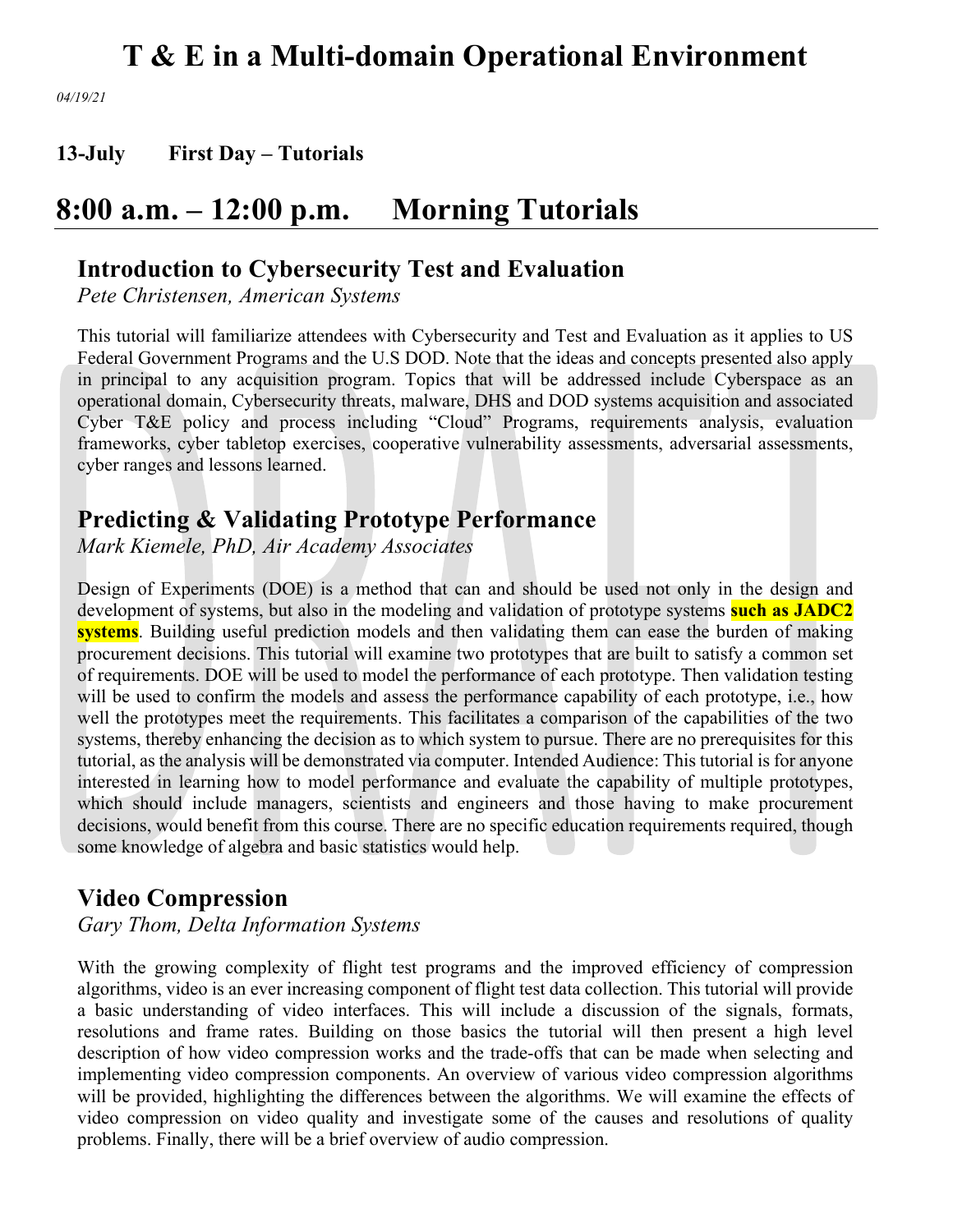*04/19/21* 

# **1:00 p.m. – 5:00 p.m. Afternoon Tutorials**

### **JMETC/TENA Capabilities for JADC2 and Distributed Testing**

*Gene Hudgins, JMETC/TENA*

The Test and Training Enabling Architecture (TENA) was developed as a DoD CTEIP project to enable interoperability among ranges, facilities, and simulations in a timely and cost-efficient manner, as well as to foster reuse of range assets and future software systems. TENA provides for real-time software system interoperability, as well as interfaces to existing range assets, C4ISR systems, and simulations. TENA, selected for use in JMETC events, is well-designed for its role in prototyping demonstrations and distributed testing.

Established in 2006 under the TRMC, JMETC provides readily-available connectivity to the Services' distributed test capabilities and simulations. JMETC also provides connectivity for testing resources in the Defense industry and incorporation of distributed testing and leveraging of JMETC-provided capabilities by programs and users has repeatedly proven to reduce risk, cost, and schedule. JMETC is a distributed LVC testing capability developed to support the acquisition community during program development, developmental testing, operational testing, and interoperability certification, and to demonstrate Net-Ready Key Performance Parameters (KPP) requirements in a customer-specific Joint Mission Environment.

JMETC is the T&E enterprise network solution for secret testing, and uses a hybrid

network architecture – the JMETC Secret Network (JSN), based on the SDREN. The JMETC MILS Network (JMN) is the T&E enterprise network solution for all classifications and cyber testing. JMETC provides readily available connectivity to the Services' distributed test capabilities and simulations, as well as industry test resources. JMETC is also aligned with JNTC integration solutions to foster test, training, and experimental collaboration.

TRMC Enterprise Big Data Analytics (BDA) and Knowledge Management (BDKM) has the capacity to improve acquisition efficiency, keep up with the rapid pace of acquisition technological advancement, ensure that effective weapon systems are delivered to warfighters at the speed of relevance, and enable T&E analysts across the acquisition lifecycle to make better and faster decisions using data that was previously inaccessible, or unusable. BDA is the application of advanced tools and techniques to help quickly process, visualize, understand, and report on data. JMETC has demonstrated that applying enterprise-distributed BDA tools and techniques to T&E leads to faster and more informed decisionmaking that reduces overall program cost and risk.

TRMC has been working with Joint Staff and Air Force JADC2 Cross-Functional Teams (CFTs) regarding JADC2 and Multi-Domain Operations (MDO), to inform them on TENA/JMETC and other TRMC capabilities that could be leveraged to support the emerging Joint Staff Joint Domain Environment (JDE). Additionally, TRMC has been engaged with Army Futures Command (AFC) throughout the year in a number of areas including assessing TENA/JMETC Support coupled with Big Data Analytics (BDA), expanding OSD TRMC collaboration and cooperation to other mission areas including, but not limited to, Cyber, BDA, Knowledge Management (KM), Machine Learning (ML), and Artificial Intelligence (AI). This tutorial will inform the audience as to the current impact of TENA, JMETC, and BDA on the T&E community; as well as their expected future benefits to the range community and the warfighter.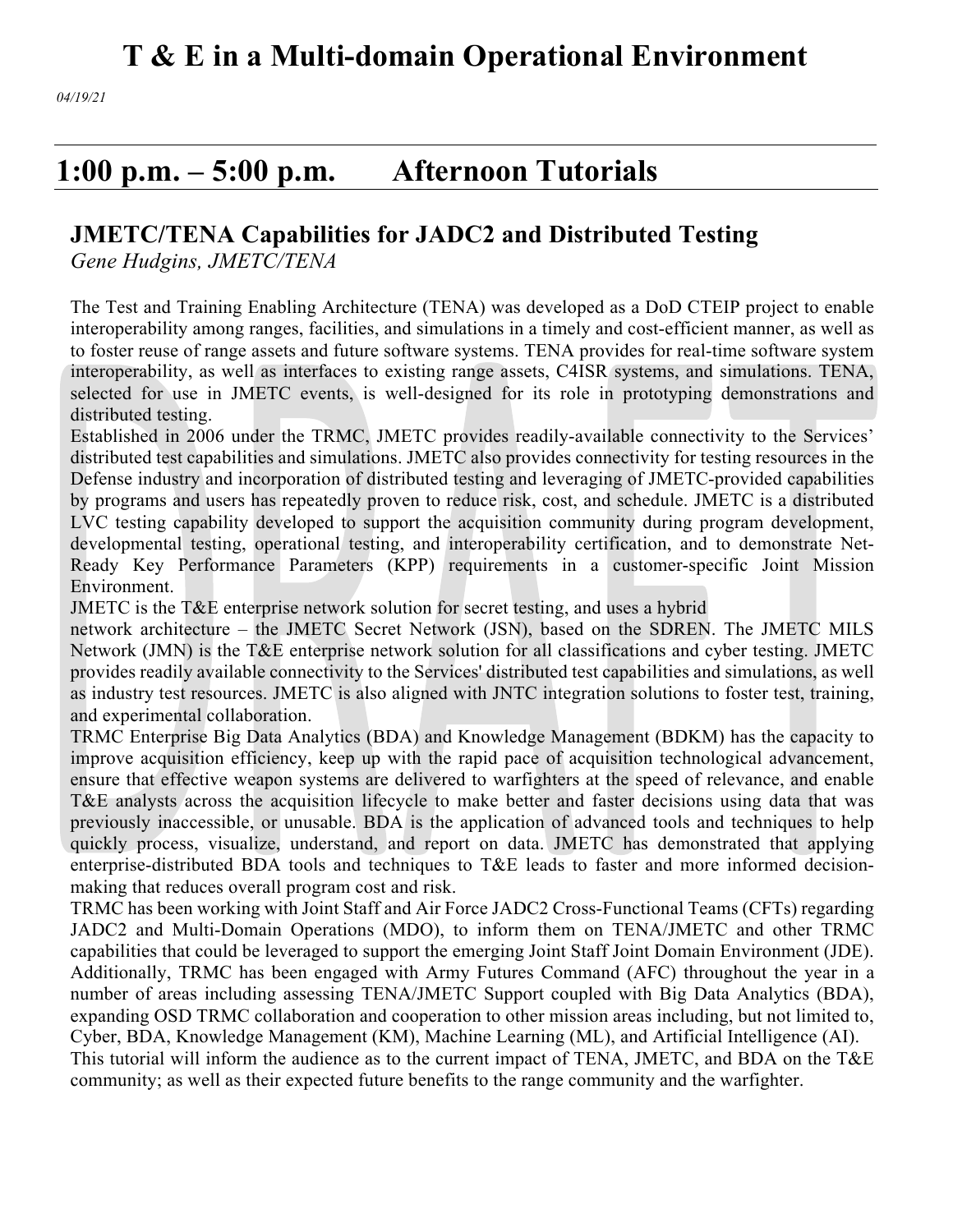*04/19/21* 

### **Real World Telemetry over IP**

*Gary Thom, Delta Information Systems*

As telemetry ranges are making the move to network centric architectures, it is worth considering the lessons learned over the previous 10 years of designing, installing, troubleshooting and optimizing telemetry data distribution over IP networks. This tutorial will begin with the motivation for moving to Telemetry over IP (TMoIP). It will then provide a basic networking foundation for understanding TMoIP and TMoIP formats. With this basis, we will be able to discuss network design considerations and tradeoffs for a successful TMoIP deployment. Finally, we will present some of the real-world problems and issues that may arise in a TMoIP system and the troubleshooting techniques that can be used to resolve them.

### **T&E as a Part of Agile Development**

*Robin Poston, PhD - System Testing Excellence Program, University of Memphis, and Wayne Dumais - Deputy T&E, Department of Homeland Security (DHS)*

To discuss T&E in support of agile development, we need to explore the sequence of the evolution of the agile methods, rationale for the application of different methods, compare traditional and agile software development approaches, discuss research conclusions regarding the agile method's impact on software performance, review benefits and challenges of agile, and appreciate the fit of agile methods with Systems Acquisition Life Cycle. Furthermore, in this tutorial we will also discuss when to use agile, the role of the tester on agile projects, and various kinds of testing applicable to agile software developments.

#### **14-July Second Day - Plenary Sessions, Technical Sessions, & Exhibits**

| $8:00$ a.m. | Welcome:                                                                                 |
|-------------|------------------------------------------------------------------------------------------|
|             | Mr. Pete Crump – ITEA President                                                          |
|             | <b>STAR Spangled Banner</b>                                                              |
|             | Mr. Charles Garcia, MDO Program Chair                                                    |
|             |                                                                                          |
| $8:10$ a.m. | Welcome by WSMR Command Group                                                            |
|             |                                                                                          |
| $8:15$ a.m. | Opening Keynote: George Rumford, Director (Acting), Test Resource Management Center      |
|             |                                                                                          |
| $9:00$ a.m. | Keynote Speakers: Dr. Sandra Hopson, (SES), Acting Principal Deputy, DOTE &              |
|             | Mr. Chris Collins, (SES), Director Developmental Test, Evaluation, and Assessments, OUSD |
|             | (R&E)                                                                                    |
|             |                                                                                          |

#### **9:45 a.m. 30-MINUTE BREAK IN THE EXHIBIT HALL**

10:15 a.m. Keynote Speaker: Ken Peterman, President, Viasat Government Systems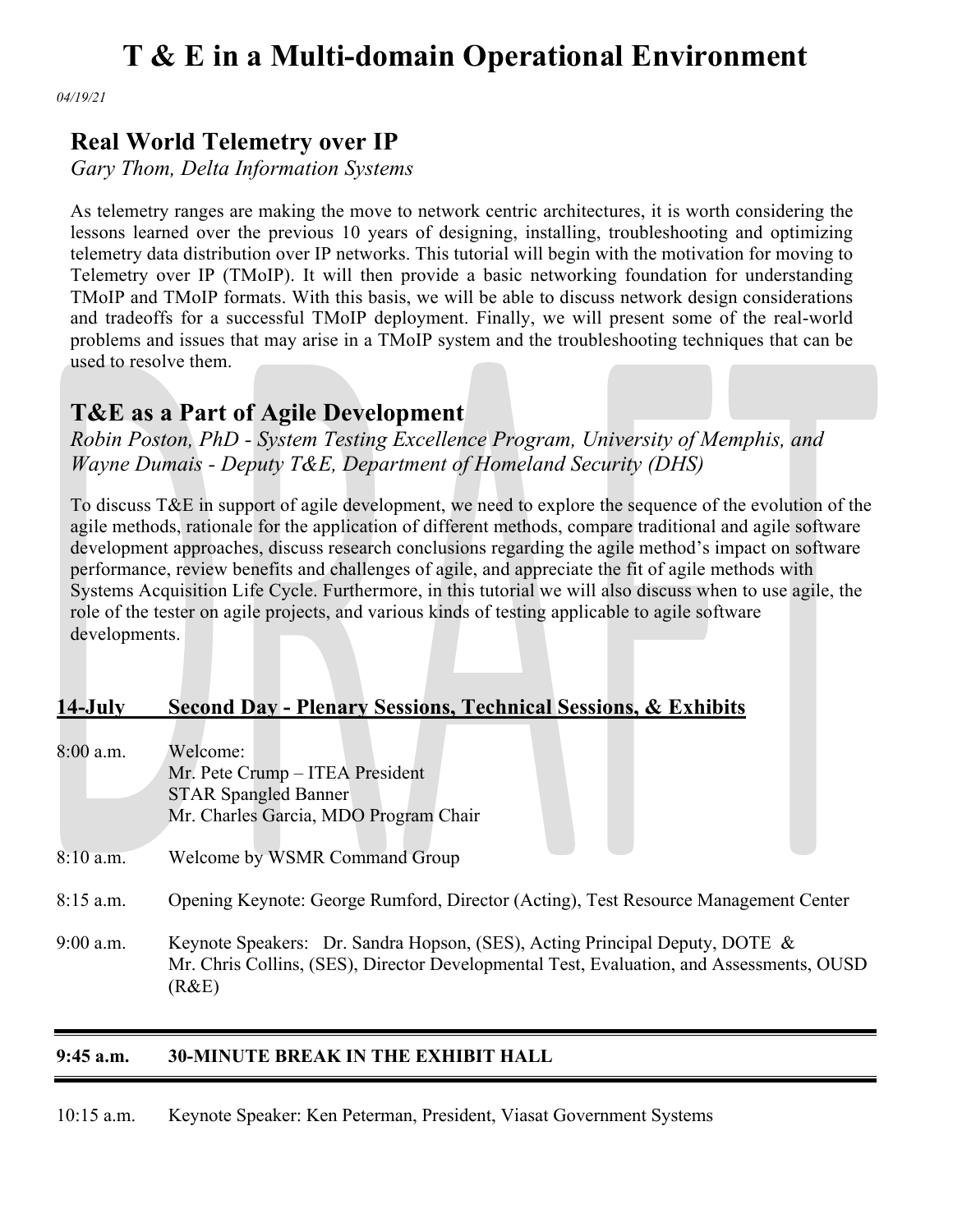| 04/19/21                  |                                                                                                                                                                                                                                |
|---------------------------|--------------------------------------------------------------------------------------------------------------------------------------------------------------------------------------------------------------------------------|
| $11:00$ a.m.              | <b>Test Resource Management Center Panel</b><br>Panelists:<br>> Ryan Norman, Deputy JMETC, Test Resource Management Center<br>Secoff Wilson, Deputy TE/ST and PM Hypersonics Portfolio<br>> Kenny Sanchez, T&E/S&T C4T Efforts |
| $12:30$ p.m.              | <b>Lunch Break in the Exhibit Hall</b>                                                                                                                                                                                         |
| $1:30$ p.m.               | Featured Speakers: Chris Klug, Director, Multi-Domain Test Force, Air Force and<br>Michael "Hijack" Fritts, Lt Col, USAF, Chief, Fighter Operations & Training, AFMC/A3V                                                       |
| $2:30$ p.m.               | Featured Speaker: Paul Mann, (SES) Department of the Navy's, Chief Engineer, DASN<br>(RDT&E)                                                                                                                                   |
| $3:00$ p.m.               | Featured Speaker: Rick Quade, (SES), Director for Innovation, Technology Requirements and<br>T&E (N94)                                                                                                                         |
| $3:30$ p.m.               | <b>30-MINUTE BREAK IN THE EXHIBIT HALL</b>                                                                                                                                                                                     |
| 4:00 p.m.                 | <b>Technical Track Sessions</b>                                                                                                                                                                                                |
| 6:00 p.m.                 | <b>RECEPTION IN THE EXHIBIT HALL</b>                                                                                                                                                                                           |
| $15$ -July<br>$8:00$ a.m. | <b>Third Day - Plenary Session, Technical Sessions, &amp; Exhibits</b><br>Welcome and overview of the day's events by Mr. Charles Garcia - MDO Program Chair                                                                   |
| 8:30 a.m.                 | Keynote Speaker: William B. Nelson, (SES), Director, Army Futures Command (AFC)<br>Assured Positioning, Navigation and Timing (APNT) Cross Functional Team (CFT)                                                               |
| $9:15$ a.m.               | Featured Speaker: Colonel (P) Tobin Magsig, Commander Joint Modernization Command                                                                                                                                              |
| $9:45$ a.m.               | Featured Speaker: Gary Anaya, Chief, U.S. Army Fires Center of Excellence / AFC- FCC<br>Capabilities Development & Integration Cell (CDI-Cell)                                                                                 |
| $10:15$ a.m.              | <b>30-MINUTE BREAK IN THE EXHIBIT HALL</b>                                                                                                                                                                                     |

10:45 a.m. Featured Speaker: Dr. Randy Garrett, Program Manager, Strategic Technology, DARPA

11:20 a.m. Featured Speaker: Col. Nick Hague, Director of Test and Evaluation, Space Force